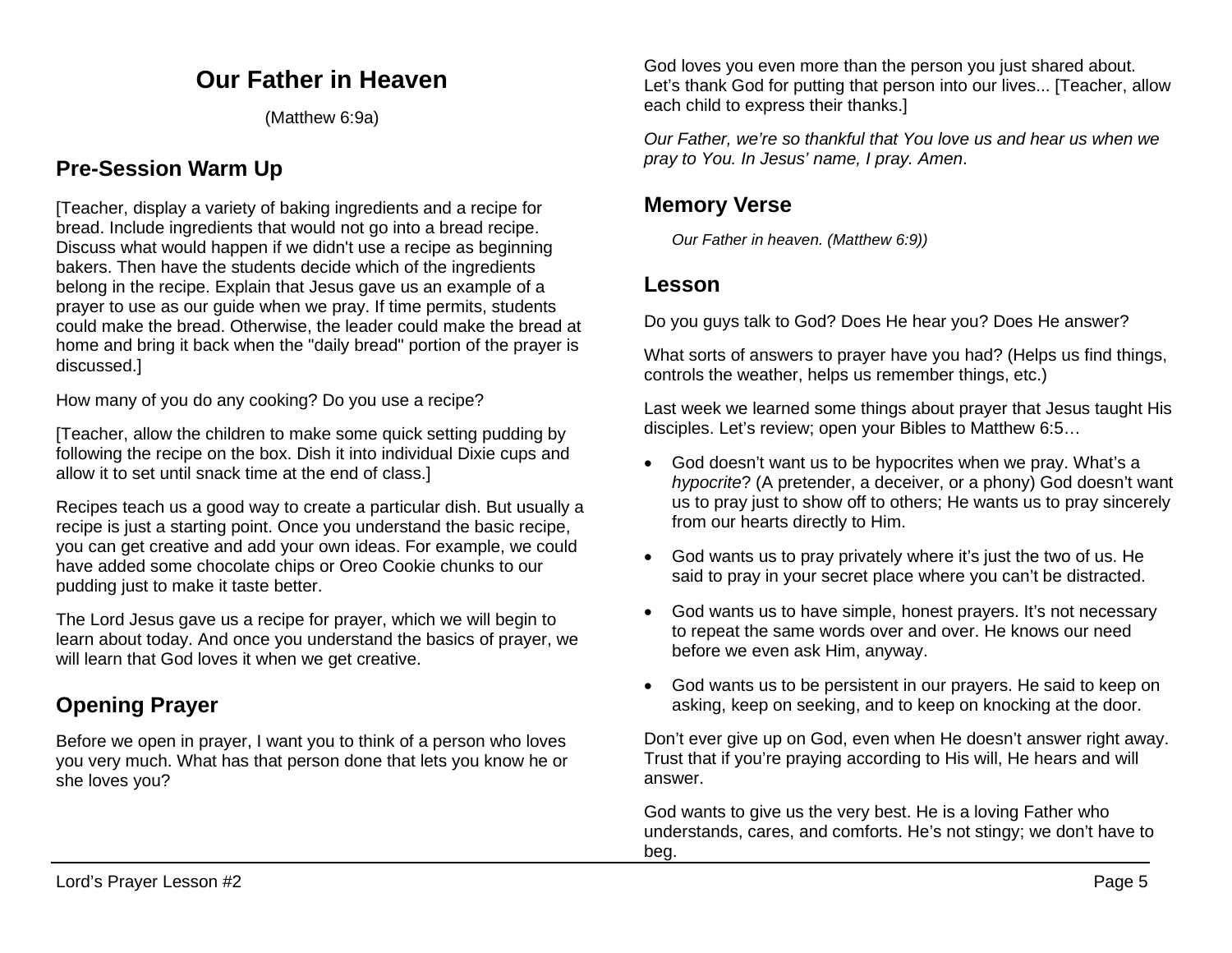Once Jesus was in a certain place praying and when he finished, one of his disciples came to him and said, "*Lord, teach us to pray*."

So, Jesus told them "*This is how you should pray*…"

#### Matthew 6:9

*Pray like this: Our Father in heaven, may your name be kept holy.* 

[Teacher, give each child a copy of the Lord's Prayer card.]

Jesus gave his disciples this sample prayer to help them learn how to pray on their own. It's like a recipe for prayer.

It's important first of all to realize that when we pray, we aren't just praying to some unknown power or being, we're talking to a real live person and He wants us to refer to Him as our father. So, in this prayer, Jesus began by addressing God, as "*Our Father*".

Only someone who is God's child has the right to call Him "Father."

Are you God's child? Not every person is.

John 1:12

*But to all who believed him and accepted him, he gave the right to become children of God.* 

Only those who believe that Jesus is God and that when He died on the cross, He satisfied the Father's requirement that all sin be punished are sons and daughters in God's family. God wants to be your loving Heavenly Father. Do you believe that when Jesus' was brutally nailed to the cross He took the punishment for your sins that you deserved? If you really believe that, when you pray you can start by calling for your heavenly "*Father*."

### *Your Honor?*

[This activity helps kids consider the honor it is to call God "Father."]

**Preparation:** Boldly print the following titles of people in authority on flash cards: King, President, Principal, Police Officer, Judge, Coach, and God. (Talk about God last.)

### **Discuss the following**:

Say you were a roving, reporter…

- What's something you might talk to this person about?
- If you needed to talk to this person in real life, would you feel nervous? Why or why not?
- Would this person care enough about you to listen to you and answer you? Why or why not?
- How would you address this person? (Your Honor, Mister or Madam President, Sir, Ma'am, and so on.)
- If this person was your close friend or your parent, would you address them differently?

Some people in authority don't have time to listen to us. Even if we give them a lot of respect and address them with respectful names, they don't always listen or answer our concerns. But God does! Even though God is the most powerful person of all, we can call him our Father. And like most dads, God our Father listens to us. In fact God listens better than any other father in the whole world! God is our heavenly Father who hears our prayers.

#### Isaiah 65:24

*I* will answer them before they even call to me. While they are still taking *about their needs, I will go ahead and answer their prayers!* 

- What does this verse tell us about God?
- How do you feel knowing God hears us before we even finish talking?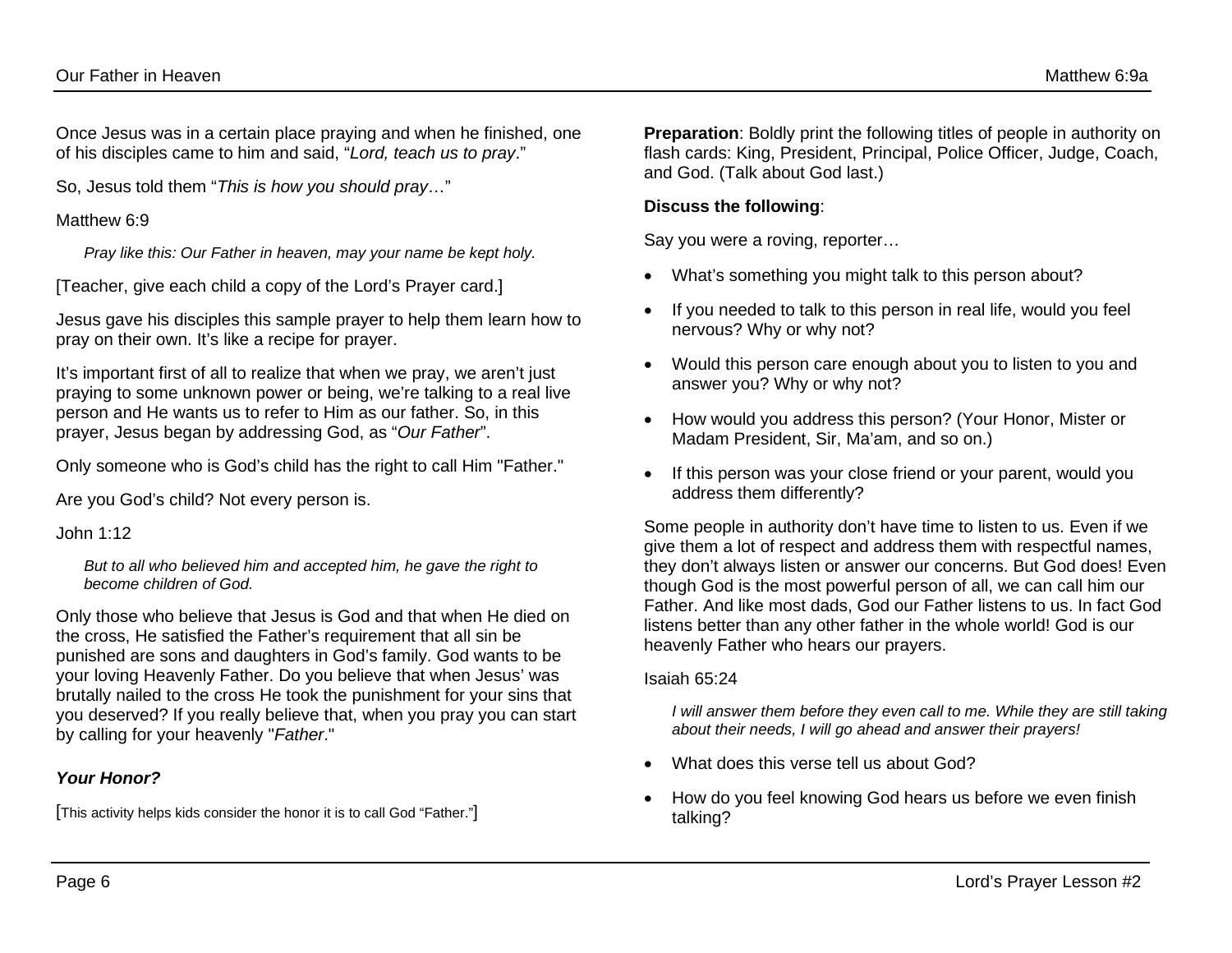• Is there anyone else who knows exactly what you're going to ask before you even ask it?

It's an honor to be able to call God our Father and to know that He hears us when we pray!

There are many people who don't have fathers here on earth to take care of them. Maybe their fathers have died, maybe their parents have divorced and their father has gone away. For whatever reason, not everyone has a father.

#### Psalm 68:3-5

*But let the godly rejoice. Let them be glad in God's presence. Let them be filled with joy. (4) Sing praises to God and to his name! Sing loud praises to him who rides the clouds. His name is the Lord—rejoice in his presence! (5) Father to the fatherless, defender of widows—this is God, whose dwelling is holy.* 

This verse says that God is a father to those who don't have one.

- Have you ever thought of trusting God to take care of you like a father would?
- How is God the same and yet different from the fathers we know here on heart?

#### *Job Description for The Perfect Father*

When people want to hire someone for a job, they usually write a "Job Description" so that they can advertise the position and people will know what they're applying for. We're going to write a Job Description for the Perfect Father.

What would the perfect dad be like? Give me some descriptions of the job of being the father in a home. [Write them on the board.]

• Do you think anyone could actually be like the father we have described? Why or why not?

• Which of the things you listed describe God?

God is the perfect Father. He not only cares about us, but he has the power to take care of us.

#### Matthew 6:25-26

*That is why I tell you not to worry about everyday life—whether you have enough food and drink, or enough clothes to wear. Isn't life more than food, and your body more than clothing? (26) Look at the birds. They don't plant or harvest or store food in barns, for your heavenly Father feeds them. And aren't you far more valuable to him than they are?* 

- What kinds of things do you worry about?
- Can your dad take care of these things? Why or why not?
- Do you think God can take care of them? Why or why not?
- Does knowing God is your heavenly Father make it easier to pray to him?

#### *God Cares*

- What are your plans for the future?
- Do you know what you want to be when you grow up?
- Do you think God cares what we choose to do?

God, our heavenly Father, has plans for us.

#### Jeremiah 29:11-12

*"For I know the plans I have for you," says the Lord. "They are plans for good and not for disaster, to give you a future and a hope. (12) In those days when you pray, I will listen."* 

• How can we know His plans?